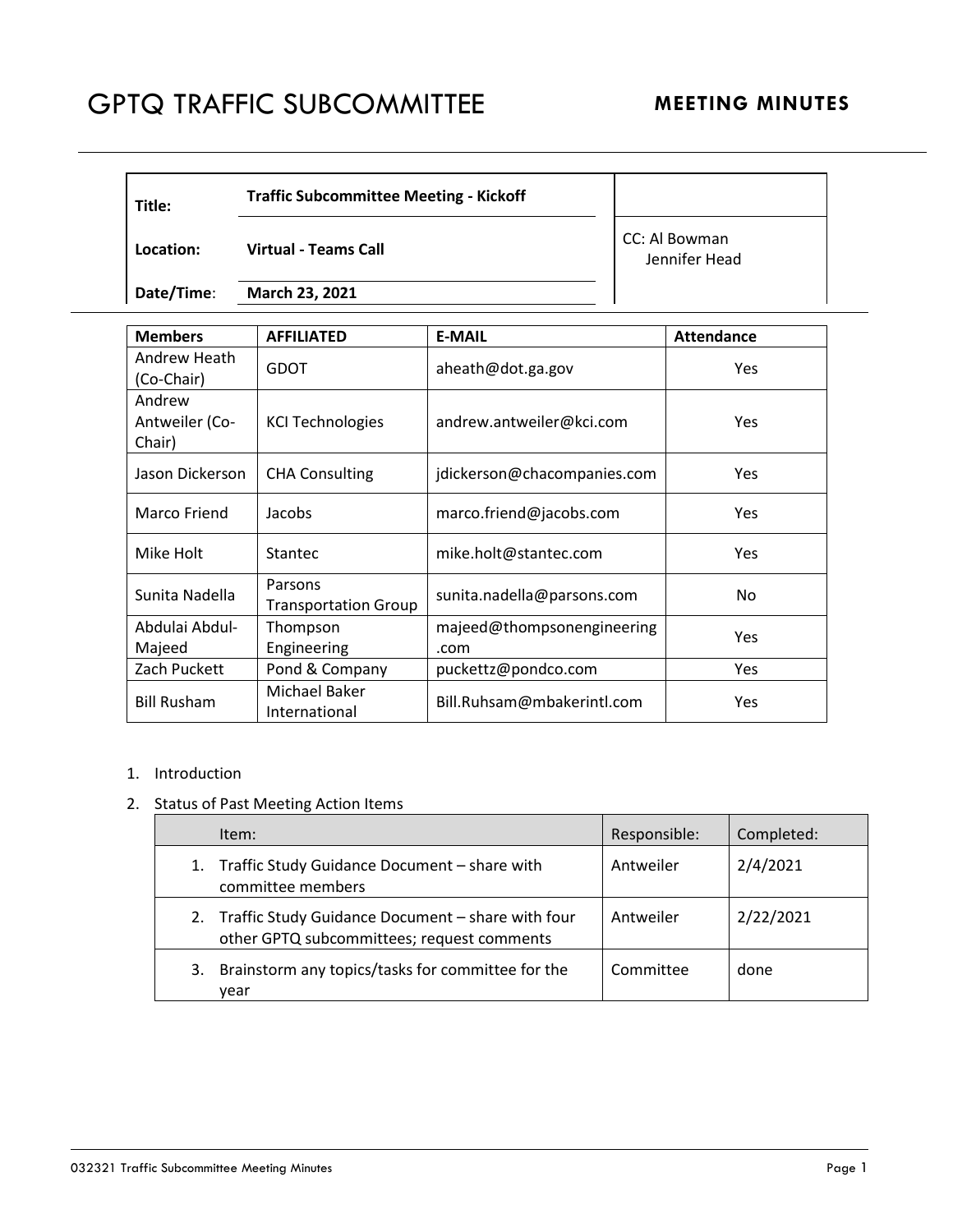3. Traffic Engineering Documentation Guidance Task



- Andrew sent the draft file to committee for their information; one committee member provide feedback
- On February 22nd Andrew Antweiler sent the draft file to four other GPTQ subcommittees to review and request feedback (Innovative Delivery, Procurement, Program Delivery, Roadway Design Policy)
	- i. Received 3 responses
- Goal is to publish/post the document to GDOT's website by end of May
	- i. Next step is for committee members to address comments received and finalize
		- 1. Plan for Andrew, Bill, Mike, and Sunita to review/finalize; will contact Andrew Heath for input
	- ii. Transfer the example reports to GDOT; transfer 'ownership' of excel file to GDOT; Andrew Heath to prepare an internal and external memo; GDOT to post files to website
- 4. GDOT's Traffic Signal Operations Guidelines document
	- GDOT is finishing internal review
	- Andrew Heath will provide the document for external review by the committee members (expected before 3/31)
	- Jason Dickerson will lead/be point to ask individuals to review
	- Andrew Heath requested committee compile comments
	- The plan is to hold a call to discuss after 4 weeks (end of April)
- 5. GPTQ Training Subcommittee
	- Jeff Baker contacted our committee on 3/8/2021 asking for ideas/input on training needs or offerings by our committee; the goal is how can ACEC help identify training helpful for the industry
	- Group discussed:
		- i. Open Roads training
		- ii. GDOT TE Guidance Document (Traffic Subcommittee can provide)
		- iii. Numetrics (Safety Office led)
		- iv. GDOT sharing expectations and process for Operations and Safety Programs; successes of partnering with OPD; direction of Traffic Operations in future